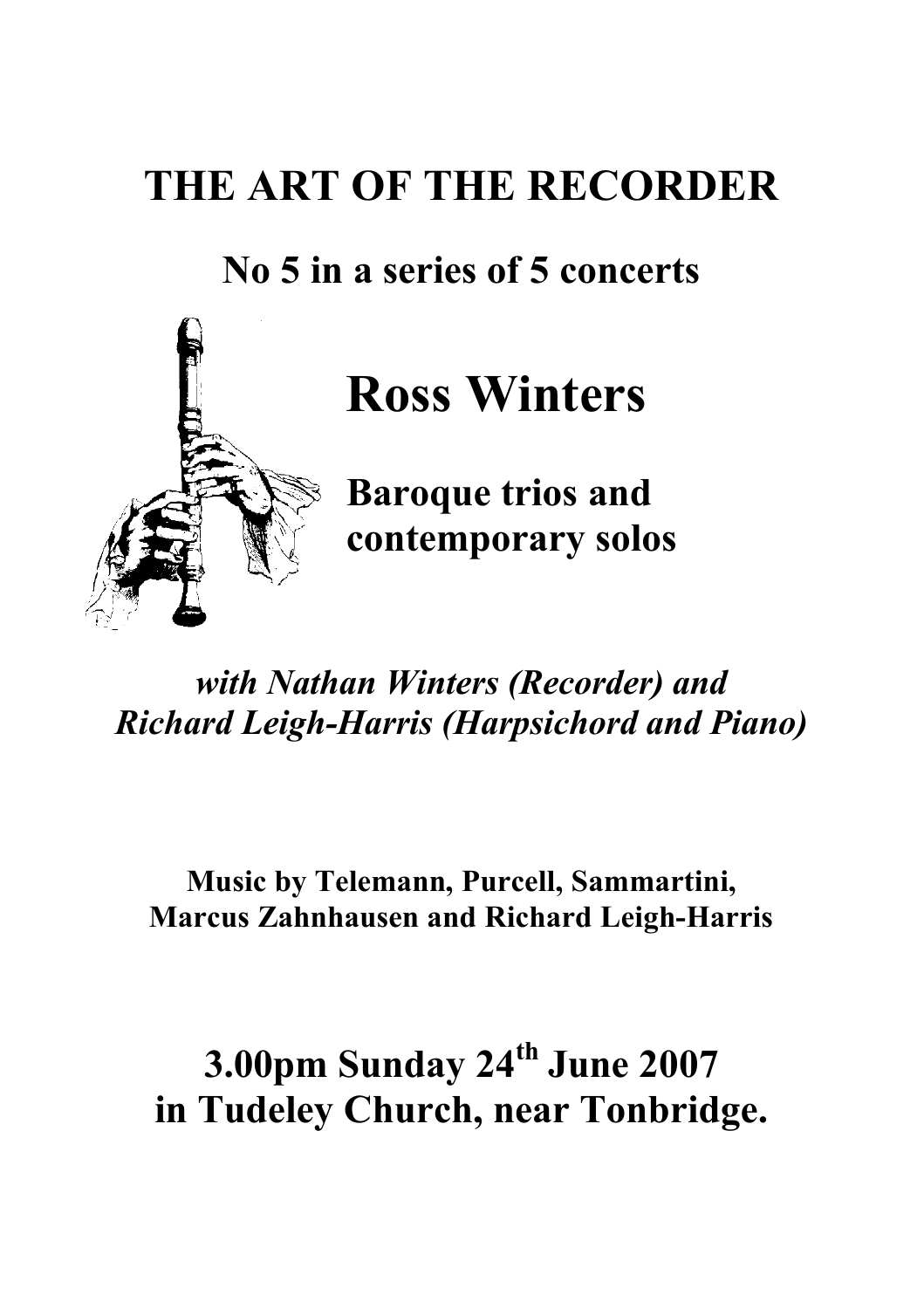Trio Sonata in F Telemann for two altos and continuo (Affetuoso; Allegro; Adagio; Vivace)

Fantasy in D minor Telemann for solo alto (Largo- Vivace; Allegro)

Lyrische Szenen Markus Zahnhausen for solo alto 1.Pastoral 2. Traumspiel 3. Nostalgische Walzer

Sonata in C Telemann for two altos (Siciliana; Vivace; Andante; Allegro)

#### INTERVAL

Objects, Orbits and Haiku Richard Leigh Harris for solo recorder (s) and piano (first performance)

Chaconne "Two in one upon a ground" from Dioclesian Purcell

Trio sonata No.6 in D minor Sammartini for two altos and continuo (Adagio; Allegro; Largo; Allegro)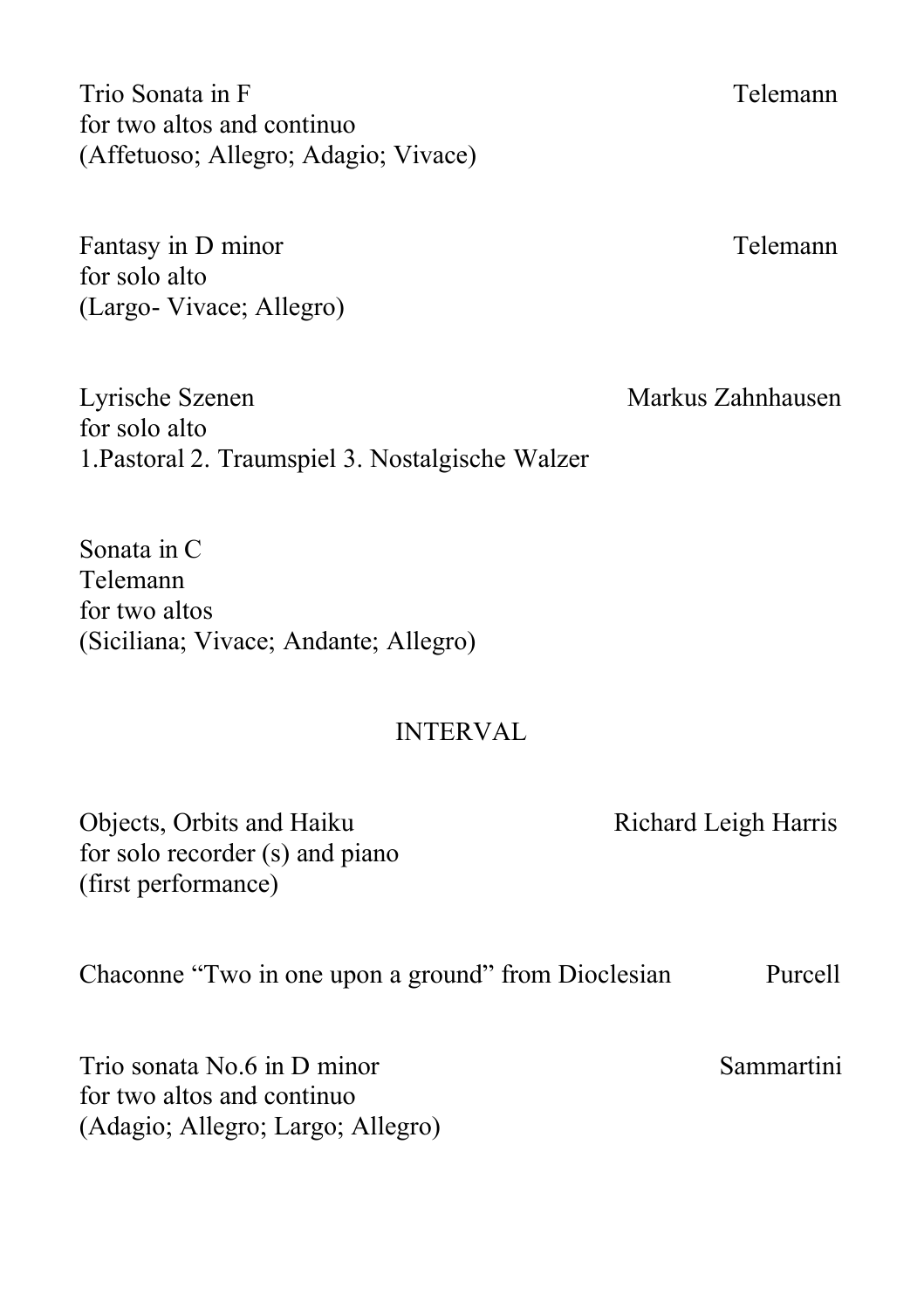ROSS WINTERS formative influences were the teaching of his father, Leslie, a music degree at The Queen's College, Oxford, two years in Amsterdam studying with Walter van Hauwe and the recorder playing of Frans Bruggen. In the early part of his career he played regularly on the South Bank, at the Wigmore Hall and for various festivals as a soloist, with early music groups and with his recorder consort. He recorded several programmes for BBC Radio 3 of Baroque and  $20<sup>th</sup>$ century music, including Alan Bush's Sonatina which was composed for him. Whilst living in East Anglia from 1982 he continued to perform frequently in that region and elsewhere. He moved to Folkestone in 2005. His CD of English Recorder Music with Andrew Ball was released in 2000 and has met with considerable approval. He has devoted himself to teaching all ages from six year olds to adults and was Professor of Recorder at The Royal College of Music for 15 years and concurrently at the former London College of Music for 6 years. He has now in charge of the recorder teaching at the Birmingham Conservatoire. He has coached on all five summer courses for the National Youth Recorder Orchestra and is a diploma examiner for the Associated Board of the Royal Schools of Music.

NATHAN WINTERS considerable performing experience began on the recorder at the age of 9. He subsequently took up the clarinet, studying with David Campbell, before attending the Purcell School and then winning a scholarship to the Royal College of Music. His solo playing covered much of the clarinet's core repertoire including concertos by Mozart and Weber. Alongside his final year at the Royal College he passed the Microsoft MCSE qualification and began working in the computer industry specialising in directory and email communication systems. He was recently accorded the status of Microsoft Most Valuable Professional, one of only a few in the UK. He has put his performing skills to new use in lecturing at conferences both in the USA and at Microsoft headquarters in the UK. He founded the Microsoft Messaging and Mobility User Group in 2006 and recently organised a day long community seminar for Microsoft.